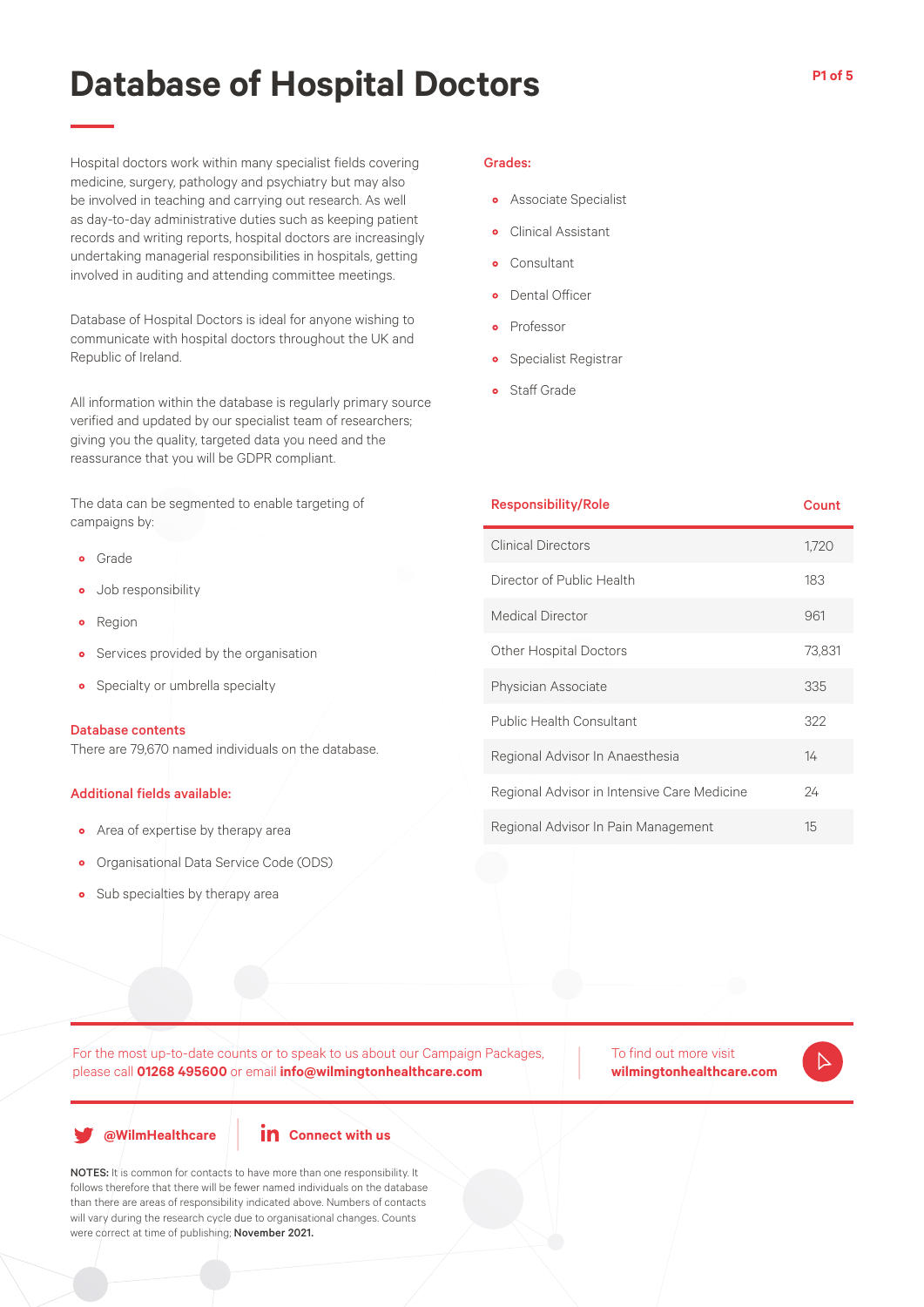### Full speciality list

- $\bullet$  A & E
- Adnexal Service
- Adult Congenital Cardiology
- Adult Psychology
- Anaesthetics
- Andrology
- Anterior Segment
- Asthma
- Audiological Medicine
- Bacteriology
- Biochemistry
- Bone Marrow Oncology
- Breast Care
- Burns & Plastic Surgery
- Cardiac Rehabilitation
- Cardiology
- Cardiophysiology
- Cardiothoracic Surgery
- Cardio-vascular Disease
- Chemical Pathology
- Child & Adolescent Psychiatry
- Clinical Chemistry
- Clinical Genetics
- Clinical Immunology
- Clinical Neurophysiology
- Clinical Oncology
- Clinical Pharmacology
- Clinical Physiology
- Colo-Proctology
- Colo-rectal Oncology
- Colo-Rectal Surgery
- Colposcopy
- Community Paediatrics
- Congenital Heart Disease
- Continence Advice
- COPD
- Corneo Plastic Surgery
- Coronary Care
- Cosmetic Surgery Non Surgical
- Cosmetic Surgery Surgical
- CT/MRI Cardiology
- Cystic Fibrosis
- Cytology
- Cytopathology
- Dental Radiology
- Dental Surgery
- Dentistry
- Dermatology
- Dermatopathology
- Diabetes
- Diagnostic Radiology
- Echocardiology
- Elderly Care
- Elderly Psychiatry
- Electrophysiology
- EMI Mental Health
- Endocrinology
- Endoscopy
- ENT
- Epileptology
- Family Planning
- Foetal Medicine
- Forensic Medicine
- Forensic Psychiatry
- Gastric Surgery
- Gastroenterology
- Gastroenterology Oncology
- **•** Gender Identity
- General Medicine
- General Surgery
- Glaucoma
- GUM
- Gynaecological Clinical Oncology
- Gynaecological Medical Oncology
- Gynaecological Pathology

For the most up-to-date counts or to speak to us about our Campaign Packages, please call **01268 495600** or email **info@wilmingtonhealthcare.com**

**@WilmHealthcare**



NOTES: It is common for contacts to have more than one responsibility. It follows therefore that there will be fewer named individuals on the database than there are areas of responsibility indicated above. Numbers of contacts will vary during the research cycle due to organisational changes. Counts were correct at time of publishing; November 2021.

To find out more visit **wilmingtonhealthcare.com**

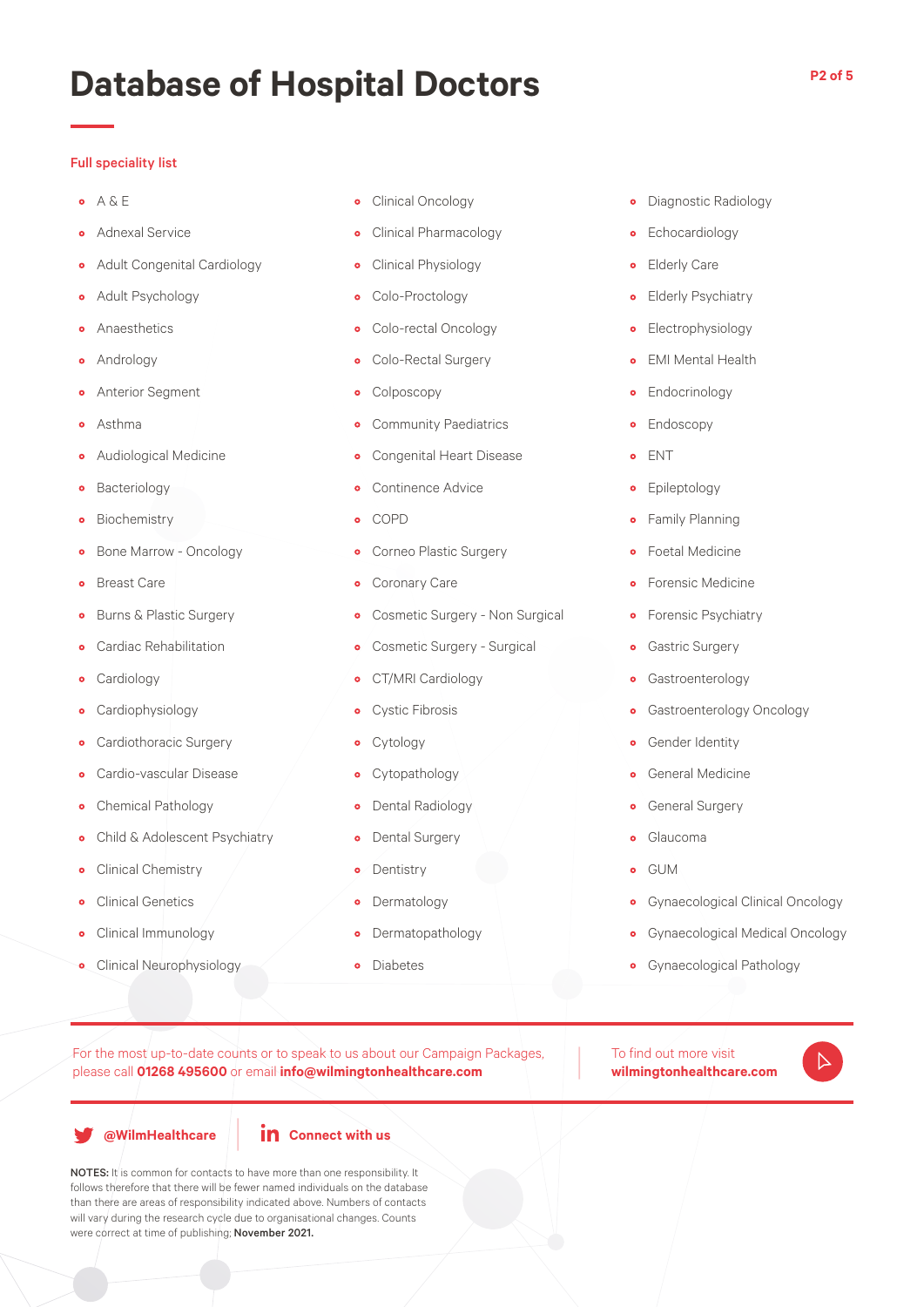### Full speciality list

- Gynaecology
- Haematology
- Haematology Oncology
- Head & Neck Cancer
- Heart Failure Cardiology
- Hepatobiliary
- Hepatology
- Histology
- Histopathology
- HIV
- Homoeopathy
- ICU/ITU/Critical Care
- Imaging
- Immunology
- Infection Control & Prevention
- **•** Infectious Diseases
- Infertility
- Interventional Cardiology
- Interventional Radiology
- IVF
- Laparoscopic Surgery
- **•** Learning Disabilities
- Limb Fitting
- Maxillofacial Surgery
- Medical Genetics
- Medical Oncology
- Medical Physics
- Medical Retina Service
- Medical Toxicology
- Medicine
- Medicine & Therapeutics
- Mental Health
- Metabolic Medicine
- Microbiology
- Molecular Medicine
- Neo-Natal Respiratory Medicine
- Neonatology
- Nephrology
- Neuro Oncology
- Neurology
- Neuro-Ophthalmology
- Neuro-Otology
- Neuropathology
- Neurophysiology
- Neuropsychiatry
- Neuroradiology
- Neurosurgery
- Nuclear Cardiology
- Nuclear Medicine
- Nutrition/Dietetics
- Obstetrics
- Obstetrics & Gynaecology
- Occupational Health
- Ophthalmic Pathology
- Ophthalmology
- Oral & Maxillofacial Surgery
- Oral Medicine
- Oral Pathology
- Oral Surgery
- **•** Orthodontics
- Orthopaedics
- Osteopathy
- Osteoporosis
- Otolaryngology
- Paediatric A & E
- Paediatric Anaesthetics
- Paediatric Cardiology
- Paediatric Clinical Oncology
- Paediatric Dentistry
- Paediatric Diabetes
- Paediatric Endocrinology
- Paediatric ENT
- Paediatric Gastroenterology

 $\triangleright$ 

- Paediatric Genetics
- Paediatric ITU

To find out more visit **wilmingtonhealthcare.com**

For the most up-to-date counts or to speak to us about our Campaign Packages, please call **01268 495600** or email **info@wilmingtonhealthcare.com**

**@WilmHealthcare**



NOTES: It is common for contacts to have more than one responsibility. It follows therefore that there will be fewer named individuals on the database than there are areas of responsibility indicated above. Numbers of contacts will vary during the research cycle due to organisational changes. Counts were correct at time of publishing; November 2021.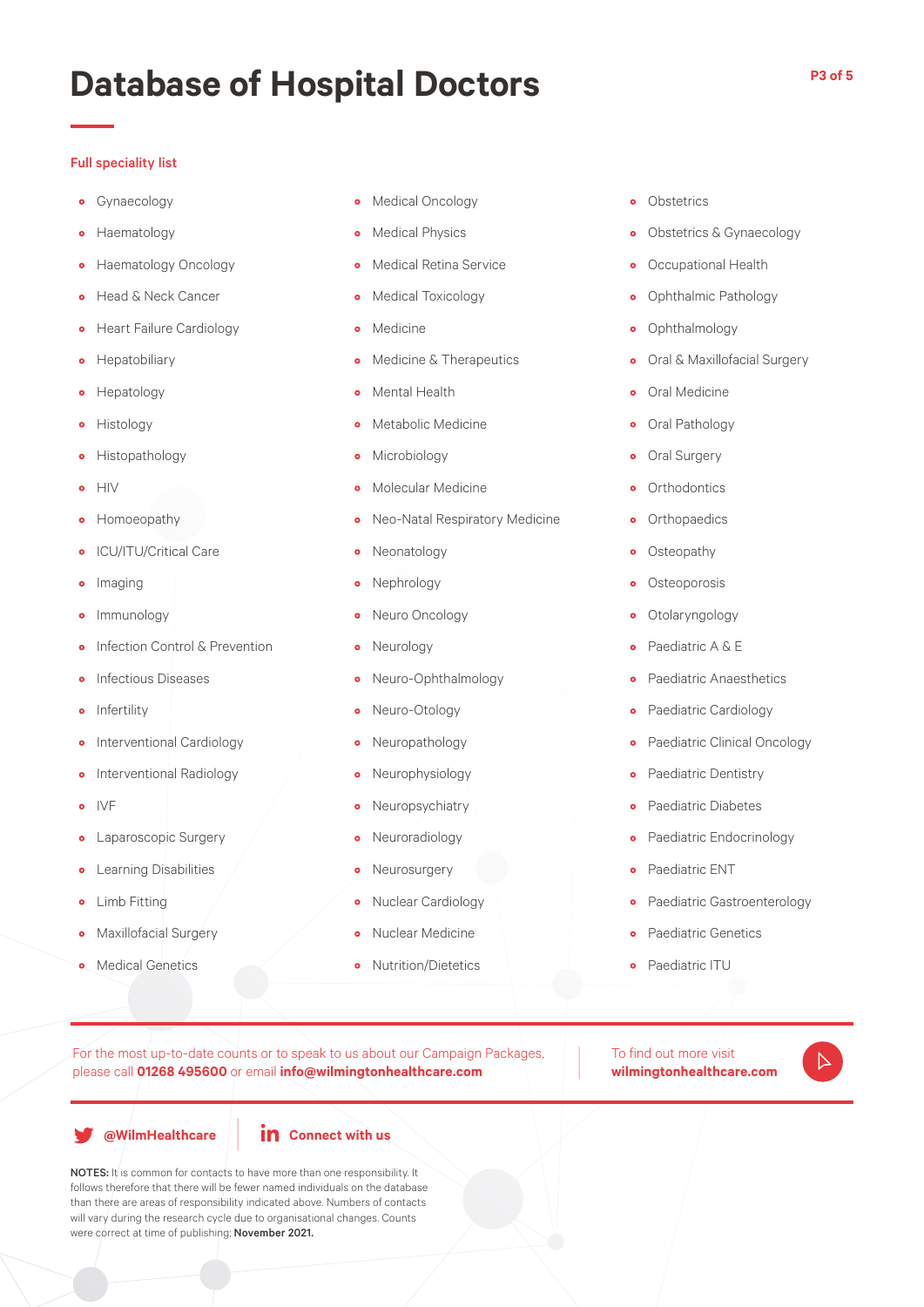#### Full speciality list

- Paediatric Medical Oncology
- Paediatric Metabolic Medicine
- **•** Paediatric Nephrology
- Paediatric Neurology
- Paediatric Oncology
- Paediatric Orthopaedics
- Paediatric Plastic Surgery
- Paediatric Psychiatry
- Paediatric Radiology
- Paediatric Respiratory
- Paediatric Surgery
- Paediatric Urology
- **Paediatrics**
- Paediatrics & Neonates
- Pain Management
- Palliative Medicine
- Parkinson's Disease
- Pathology
- Periodontology
- Plastic Surgery
- **•** Preventive Cardiology
- **•** Prosthetic Dentistry
- Psychiatric Medicine
- Psychiatry
- Psychogerantology
- Psychotherapy
- Public Health Medicine
- Radiology
- Radiotherapy
- Rehabilitation Medicine
- Rehabilitation Psychiatry
- Renal
- Renal Anaemia
- Reproductive Health
- Respiratory Medicine
- Respiratory/Lung Cancer
- Restorative Dentistry
- Rheumatology
- Sexual Health
- Special Care
- Spinal Injury
- Sports Medicine
- **•** Strabismus & Paediatrics
- Stroke
- Substance Abuse
- Surgical Oncology
- Thoracic Medicine
- Thoracic Surgery
- Tissue Viability/Wound Care
- Transplant Cardiology
- Transplantation
- **•** Trauma & Orthopaedics
- **•** Tropical Medicine
- Tuberculosis
- Ultra Sound
- Upper GI Oncology
- Upper GI Surgery
- Urodynamics
- Urogynaecology
- Urology
- Urology Oncology
- Uro-Neurology
- Vascular
- Virology
- Vitreo Retinal Service

To find out more visit **wilmingtonhealthcare.com**

 $\triangleright$ 

**@WilmHealthcare**



For the most up-to-date counts or to speak to us about our Campaign Packages,

please call **01268 495600** or email **info@wilmingtonhealthcare.com**

NOTES: It is common for contacts to have more than one responsibility. It follows therefore that there will be fewer named individuals on the database than there are areas of responsibility indicated above. Numbers of contacts will vary during the research cycle due to organisational changes. Counts were correct at time of publishing; November 2021.

**P4 of 5**